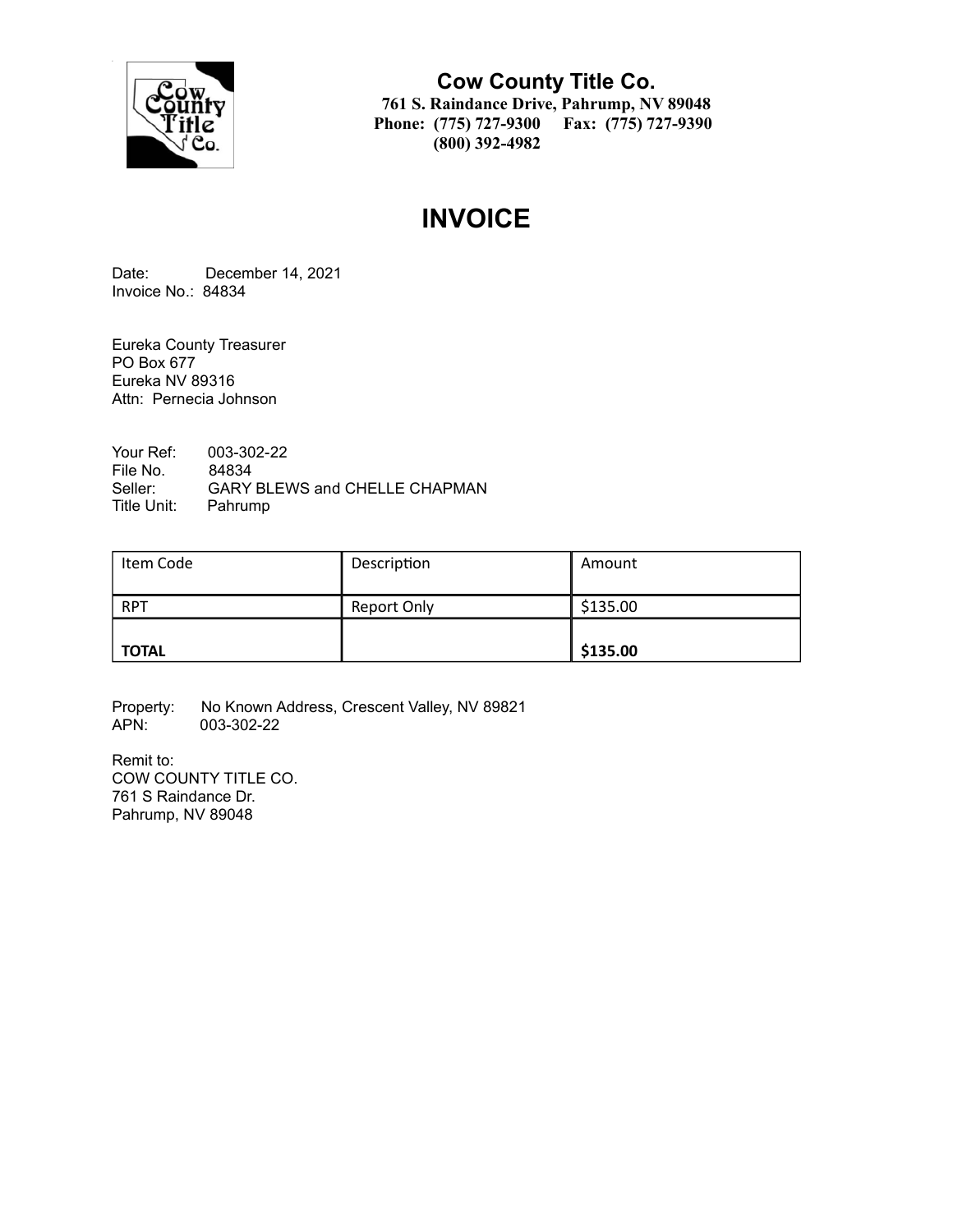

**Cow County Title Co. 761 S. Raindance Drive, Pahrump, NV 89048 Phone: (800) 392-4982 Fax: (775) 727-9390**

## **Original TITLE REPORT**

#### **ORDER NUMBER: 84834**

**REPORT ONLY**

Eureka County Treasurer PO Box 677 Eureka, NV 89316 Attn: Pernecia Johnson RE:

Assessor Parcel No.: 003-302-22

Today's Date: December 14, 2021

Please read the exceptions shown in this report carefully. The exceptions are meant to provide you with notice of matters which may affect title to the herein described property.

It is important to note that this title report is not a written guaranty or warranty as to the condition of title and may not list all liens, defects, and encumbrances affecting title to the land.

Dated as of December 08, 2021 at 7:30 a.m.

**PROPERTY ADDRESS:** No Known Address

Crescent Valley, NV 89821

Authorize nature

Typist's Initials: tl Nancy L. Steib, Assistant NLSteib@CowCountyTitle.com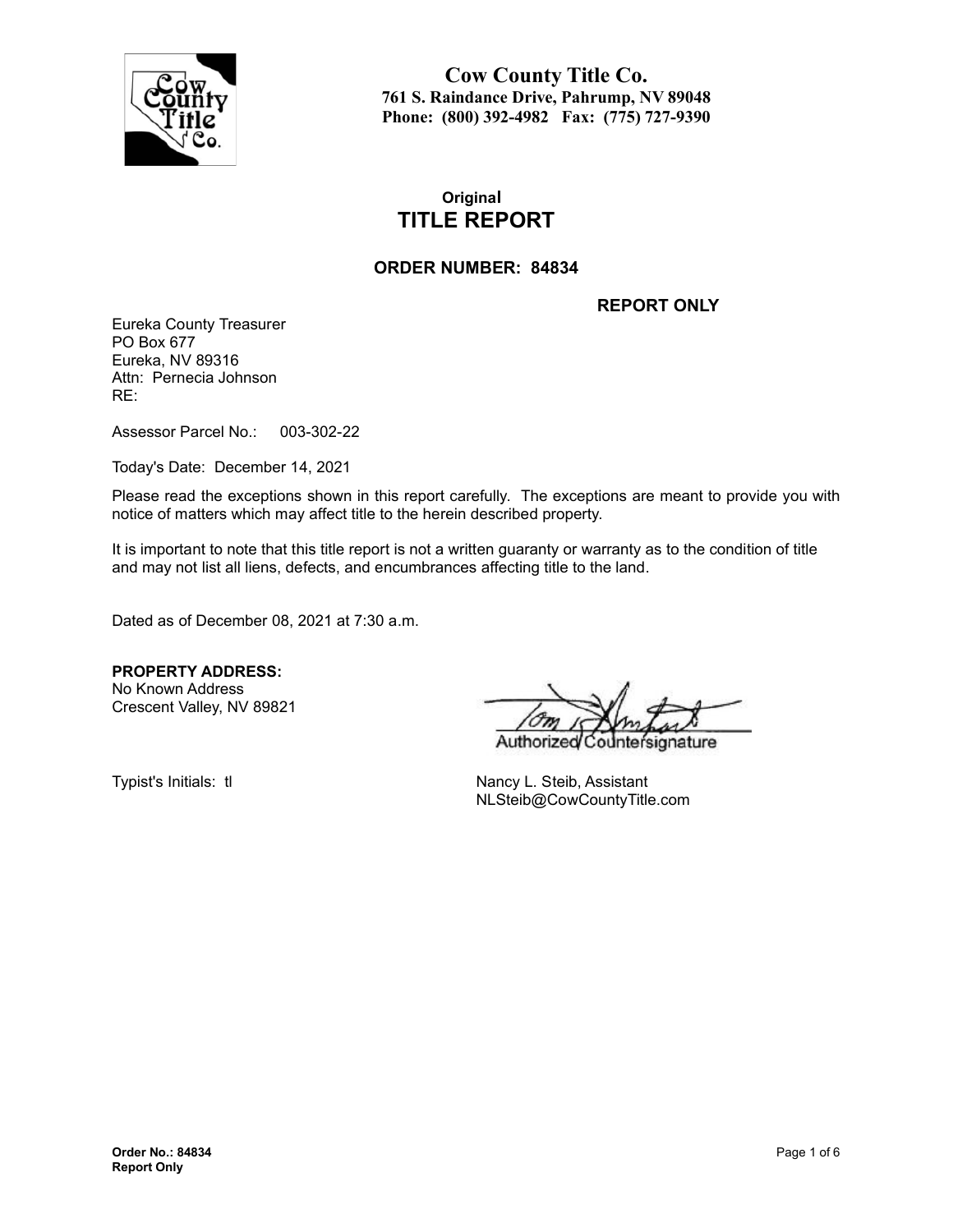The estate or interest in the land hereinafter described or referred to covered by this report is:

FEE

Title to said estate or interest at the date hereof is vested in:

PERNECIA JOHNSON, Treasurer of the County of Eureka, State of Nevada in trust for the use and benefit of the State of Nevada and the County of Eureka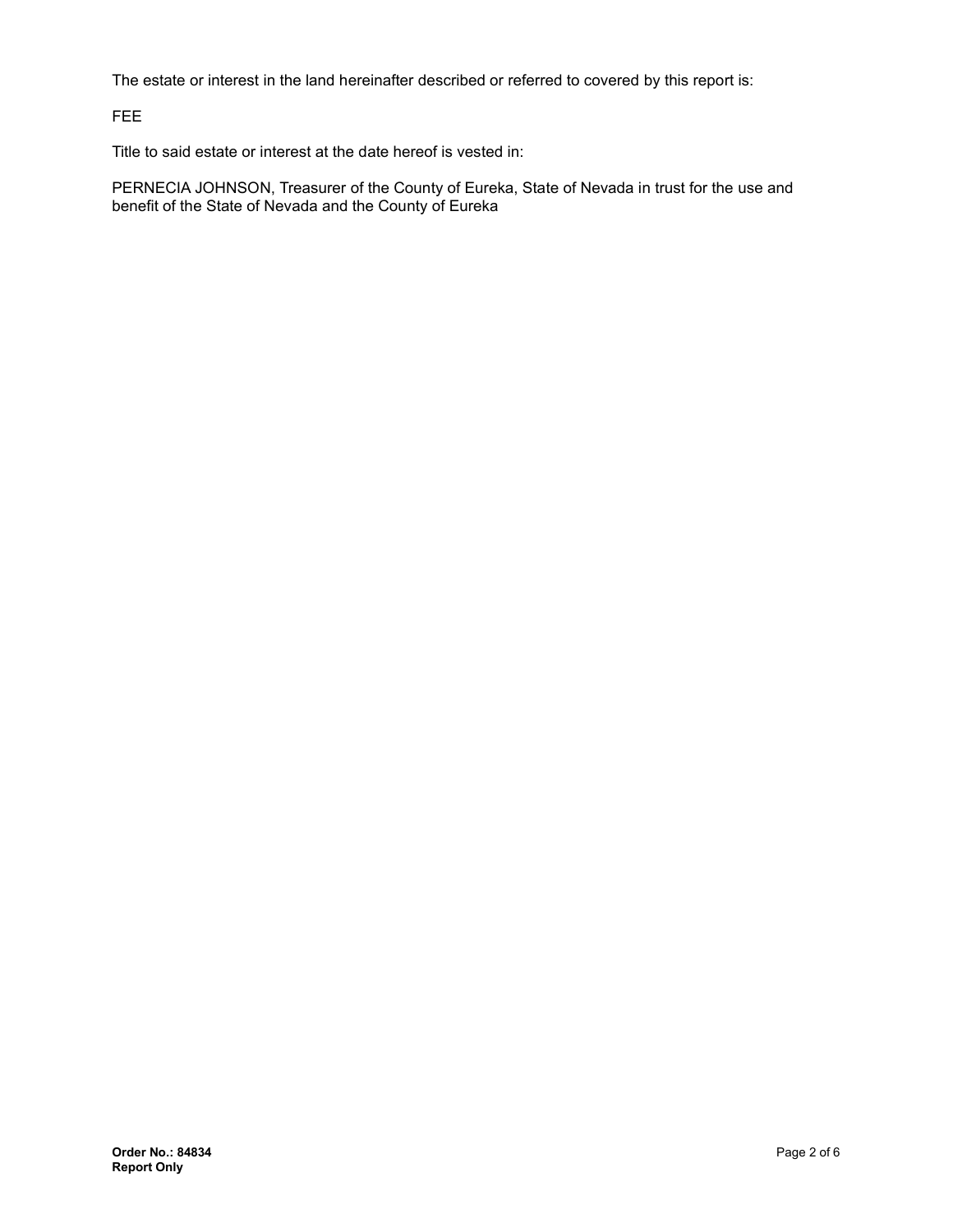## **LEGAL DESCRIPTION**

The land referred to herein is described as follows:

All that certain real property situate in the County of Eureka, State of Nevada, described as follows:

Lots 41 and 42 of the EL CORTEZ RANCH UNIT NO. 1 SUBDIVISION, according to the Official Map thereof recorded November 12, 1968 in the Office of the County Recorder of Eureka County, Nevada as File No. 48021, Eureka County, Nevada records.

ASSESSOR'S PARCEL NUMBER FOR 2021 - 2022: 003-302-22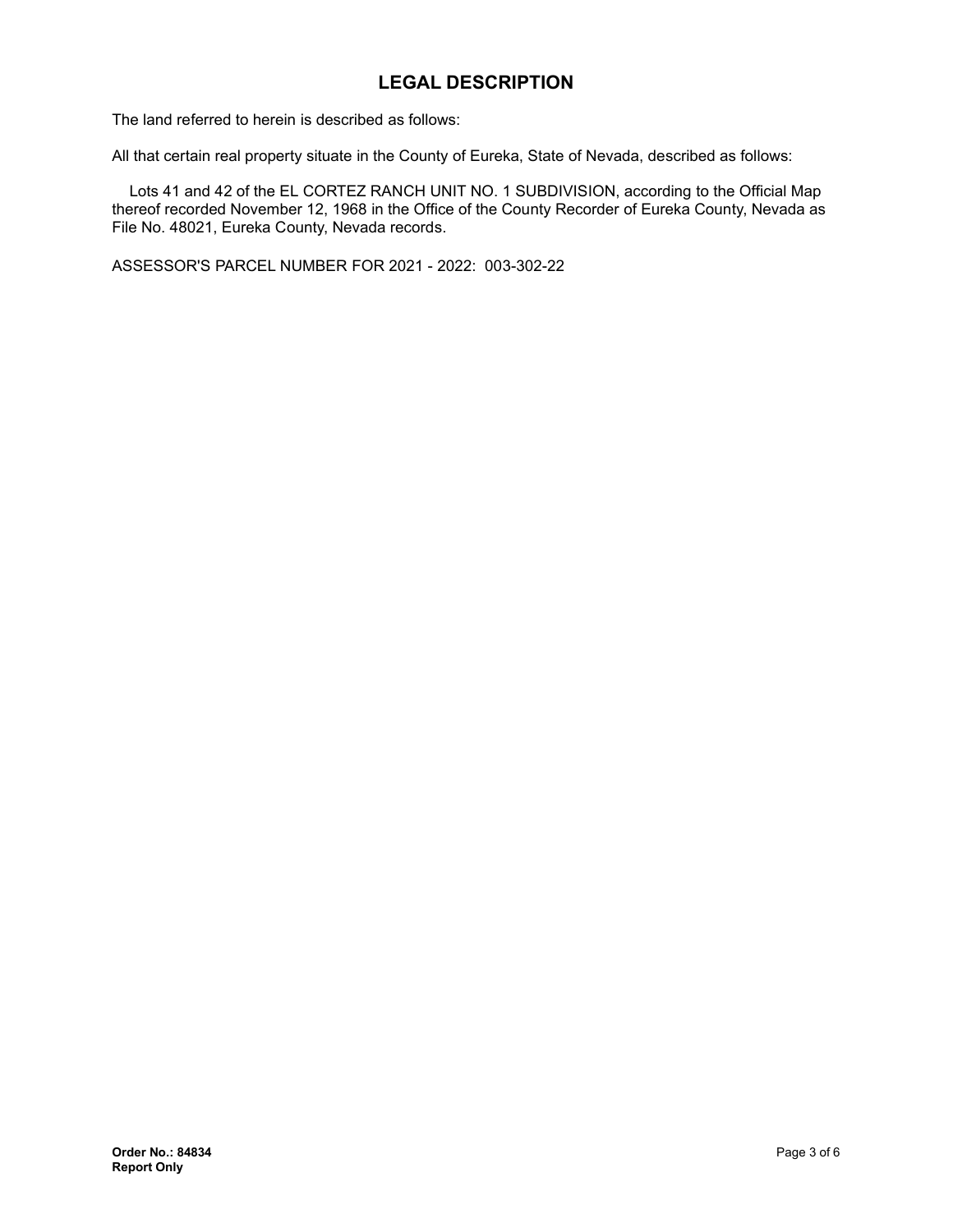At the date hereof, exceptions and matters affecting said land are as follows:

1. The vestee herein acquired title to said land by virtue of the Eureka County Tax Deed recorded June 7, 2021 as File No. 2021-245181, Eureka County, Nevada records. Upon the payment of the delinquent taxes assessed to APN 003-302-22 to the Vestee herein, said vestee will reconvey the subject property to the last known record owner:

GARY BLEWS and CHELLE CHAPMAN Taxes are subject to the additional accrual of interest and penalties. Please contact the Eureka County Treasurer for the exact amount to redeem said property. (Phone 775-237-5262).

- 2. A lien for supplemental taxes as might be assessed and collected by the County Assessor on the personal property Tax Roll in the event improvements have been commenced or completed within the past year, in accordance with Nevada Revised Statutes 361.260.
- 3. Any assessments, charges and fees which may be or may become due to the City or County, by reason of said premises lying within the boundaries of such city or county.
- 4. Any portion of said lands within the lines of public roads as now established.
- 5. Existing rights in use or of record in favor of the public or third parties for highways, roads, railroads, pipelines, telephone, telegraph and electrical transmission lines, canals, laterals and drains.
- 6. Notwithstanding the insuring clauses of the policy, the Company does not insure against loss or damage by reason of a lack of a right of access to and from the land.
- 7. Any right, title and interest in and to any of the minerals and mineral ores within or underlying the Property, including, without limitation, oil, natural gas and hydrocarbon substances, geothermal steam, brines and minerals in solution, and sand gravel and aggregates, and products derived therefrom, together with any rights of ingress and egress in, upon or over the Property and to make such use of the Property and the surface thereof as is necessary or useful in connection therewith, which may have been reserved by other parties at the time that the Property was conveyed to Grantor or which may have been conveyed by Grantor to any third parties.
- 8. Reservation contained in the Patent from the United States of America to Central Pacific Railroad Company, Patent No. 162 recorded February 26, 1903 in Book 14 of Deeds, page 493, Eureka County, Nevada records, reading as follows:

"Yet excluding and excepting from the transfer by these presents, all mineral lands should any such be found to exist in the tracts described in the foregoing but this exclusion and exception according to the terms of the Statutes, shall not be construed to include coal and iron lands". A certified copy of the above Patent as recorded July 26, 1996 in Book 299 of Official

Records, page 242 as File No. 164225 Eureka County, Nevada records

- 9. Minerals of whatsoever kind, subsurface and surface substances, including but not limited to coal, lignite, oil, gas, uranium, clay, rock, sand and gravel in, on, under and that may be produced from the Land, together with all rights, privileges, and immunities relating thereto, whether or not appearing in the Public Records or listed herein. The Company makes no representation as to the present ownership of any such interest. There may be leases, grants, exceptions or reservations of interests that are not listed.
- 10. Water rights, claims or title to water, whether or not shown by the public records.
- 11. Discrepancies, conflicts in boundary lines, shortage in area, encroachments, or any other facts which a correct survey would disclose, and which are not shown by the public records.
- 12. The property described herein is classified as "Open Range" and is subject to all matters and requirements associated therewith. Nevada is an open range state and it is the responsibility of the property owner to fence out livestock.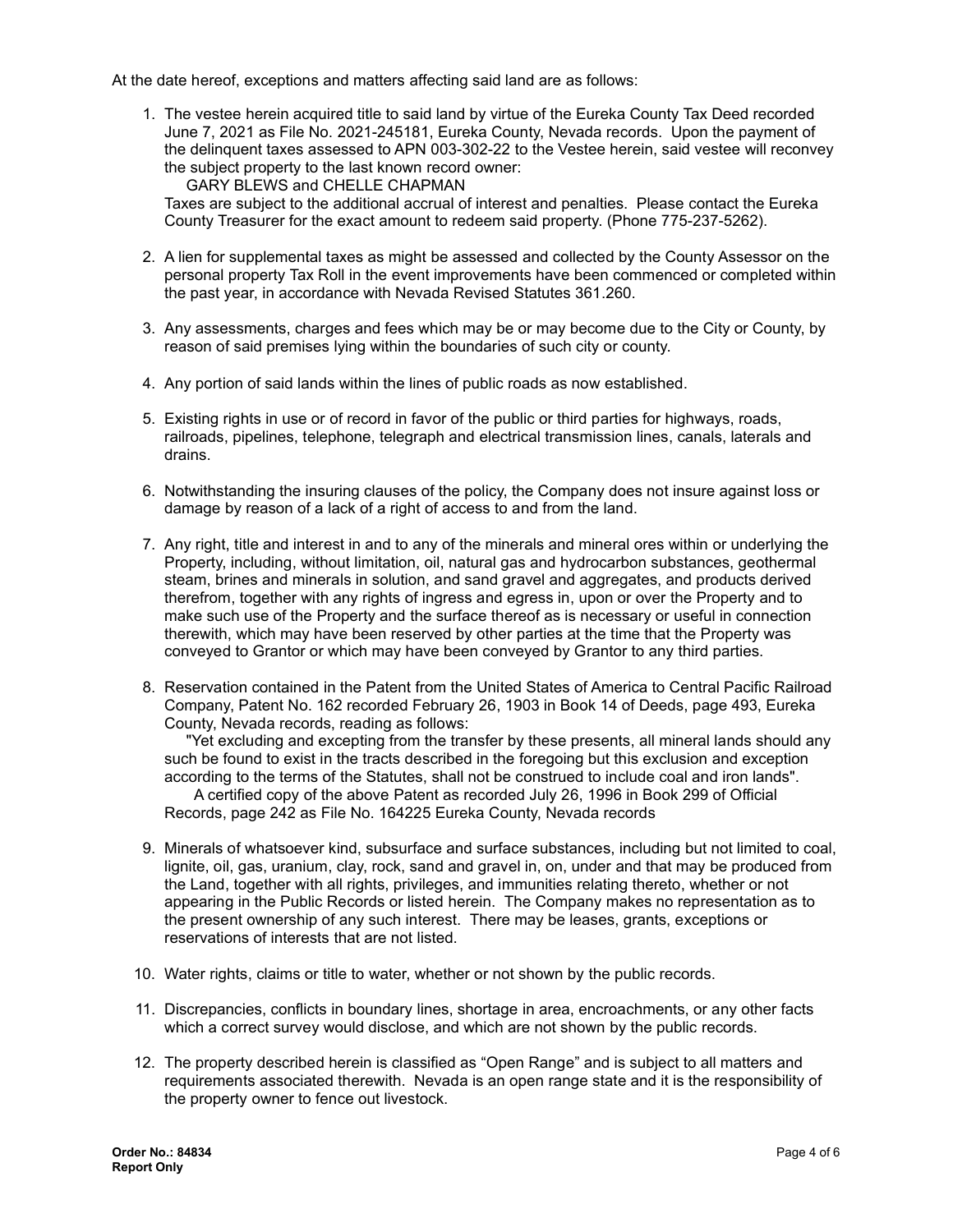13. Provisions and matters contained in the Deed dated September 2, 1930 from Central Pacific Railway Company to Southern Pacific Land Company, recorded January 7, 1931 in Book 21 of Deeds, page 26 as File No. 18805, Eureka County, Nevada records, including but not limited to the following:

FURTHER EXCEPTING FROM THE FOREGOING CONVEYANCE:

First. A strip of land four hundred (400) feet wide, lying equally on each side of each main track, side track, spur, switch and branch line of the railroad and branches thereof, extending from San Jose, California, Northerly and Easterly through the States of California, Nevada and Utah to Ogden, Utah, as the same are now constructed or located upon, across or adjacent to any of the lands hereby conveyed.

Third. All parts and parcels of said lands which are now used for the operation and maintenance of either of the above described railroads and branches thereof, or for the tracks, yards, depot grounds, buildings, or other structures thereof.

Fourth. The right to use any water naturally rising upon or flowing across any of said lands which has heretofore been appropriated by, and is now being used for the operation of the railroads and the right (to the extent that the same may heretofore have been exercised) to conduct the same, as well as water rising upon other lands, across any of the lands hereby conveyed, in pipes or aqueducts for the purpose aforesaid, together with the necessary right of way therefor.

14. Reservation contained in the Deed dated August 28, 1951, executed by Southern Pacific Land Company to H.J. Buchenau, et ux, recorded September 24, 1951 in Book 24 of Deeds, page 168 as File No. 29127, Eureka County, Nevada records, reading as follows:

"EXCEPTING and reserving unto the first party, its successors and assigns, all petroleum, oil, natural gas and products derived therefrom, within or underlying said land or that may be produced therefrom, and all rights thereto, together with the right at all times to enter upon or in said land, to prospect for and to drill, recover and remove the same."

15. Reservations contained in the Deed recorded July 14, 1967 in Book 19 of Official Records, page 479 as File No. 44889, Eureka County, Nevada records, reading as follows:

"RESERVING THEREFROM an easement of 30 feet along all boundaries for ingress and egress, with power to dedicate, and except any and all oil rights, including the right of entry for exploration and production of oil or other carbohydrates.

RESERVING THEREFROM a right of way with right of entry upon, over, under, along, across and through the said land for the purposes of erecting, constructing, operating, repairing and maintaining pole lines with cross arms for the transmission of electrical energy, and for telephone line, and/or for laying, repairing, operating and renewing any pipe line or lines for water, gas or sewerage, and any conduits for electric or telephone wires, and reserving the sole right to convey the rights hereby reserved.

- 16. Easements and rights of way including incidentals thereto as shown on the Subdivision Map thereof recorded November 12, 1968 as File No. 48021, Eureka County, Nevada records.
- 17. Any matter, defect or interest existing, or which may arise, from the failure to include the marital status of the GRANTEE in the Deed recorded December 23, 2005 in Book 430 of Official Records, page 144 as File No. 202963, Eureka County, Nevada records. If said parties were married, the herein described property would be subject to the community property interest of the spouse.
- 18. Rights, title and/or interest in favor of third parties including any parties in possession of said land.
- 19. Enclosed herewith is our statement of charges for this report. Any reference herein for a policy of title insurance is hereby cancelled. No Guarantee is made regarding (a) matters affecting the beneficial interest of any mortgage or deed of trust which may be shown herein as an exception, or (b) other matters which may affect any such mortgage or deed of trust. No guarantee is made regarding any liens, claims of lien, defects or encumbrances, whether or not shown herein as an exception.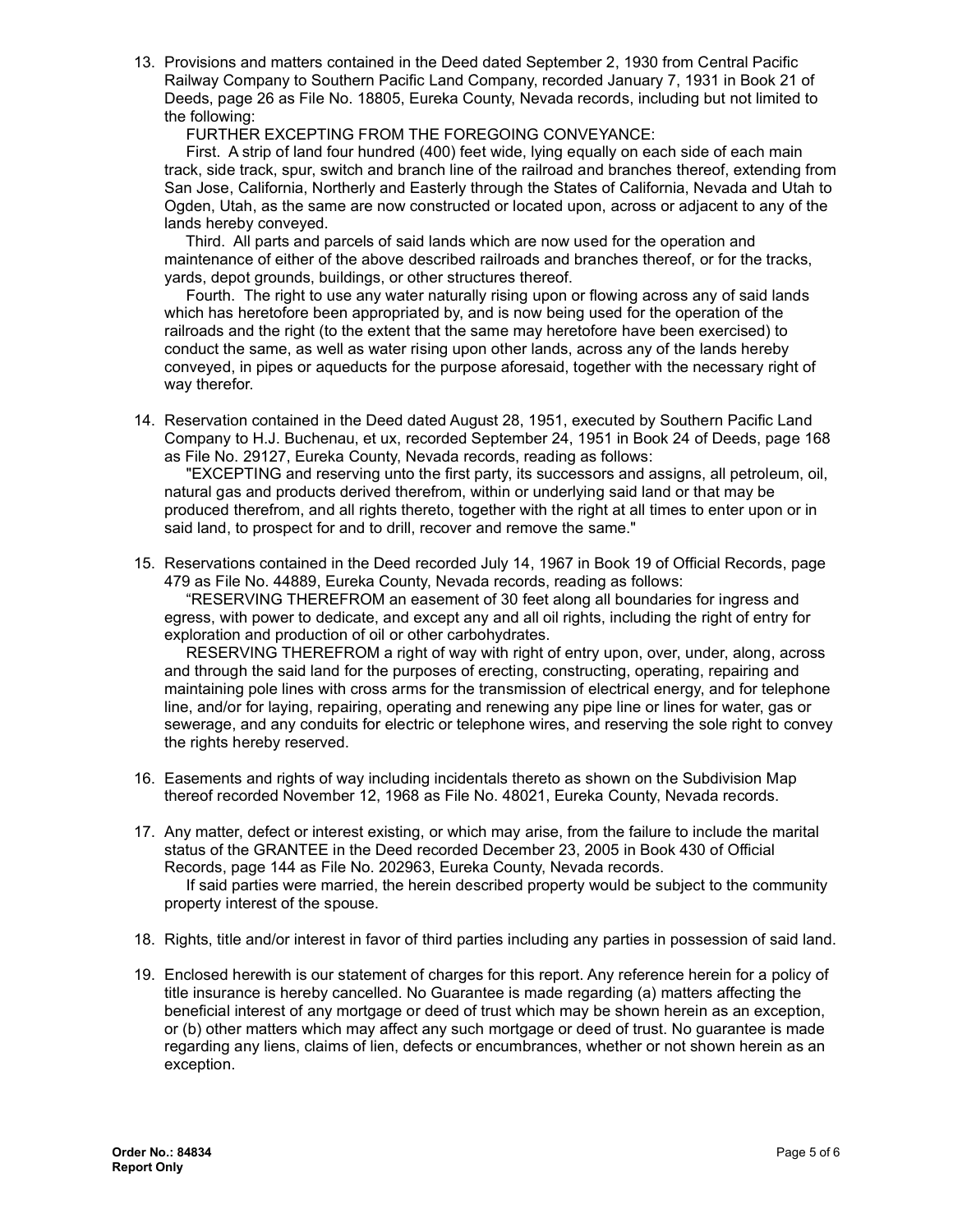NOTE: The address of the herein described property is purported to be: No Known Address Crescent Valley, NV 89821

Based on our review of the record, we recommend that notices of sale be provided to those listed below. Said list should not be construed to constitute the only notices required; others may be required by statute, regulations, common knowledge, and/or general practices. PLEASE NOTE: Said list may not contain the address on file at the County Treasurer's office prior to the recording of the tax deed. Please refer to the last tax roll prior to the tax deed for any additional addresses. This list is provided strictly as a courtesy and no guarantee or warranty should be assumed therefrom.

**GARY CLEWS** CHELLE CHAPMEN 33324 NORTHWOOD WAY SHINGLETOWN, CA 96088

GARY CLEWS CHELLE CHAPMEN NO KNOWN ADDRESS CRESCENT VALLEY, NV 89821

GARY CLEWS CHELLE CHAPMEN 35 W. HOLSTEIN TRAIL SAN TAN VALLEY, AZ 85143

#### **END OF EXCEPTIONS**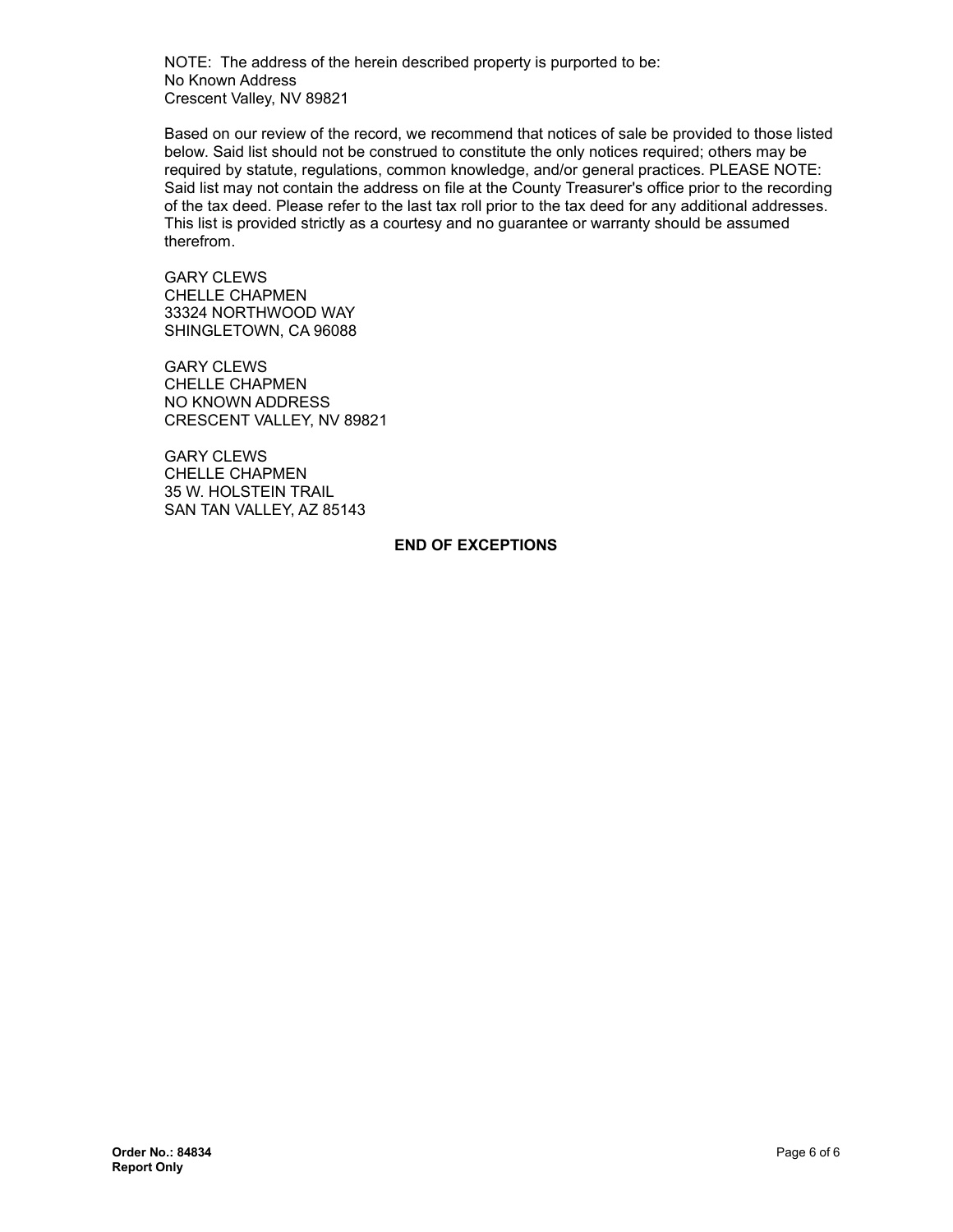